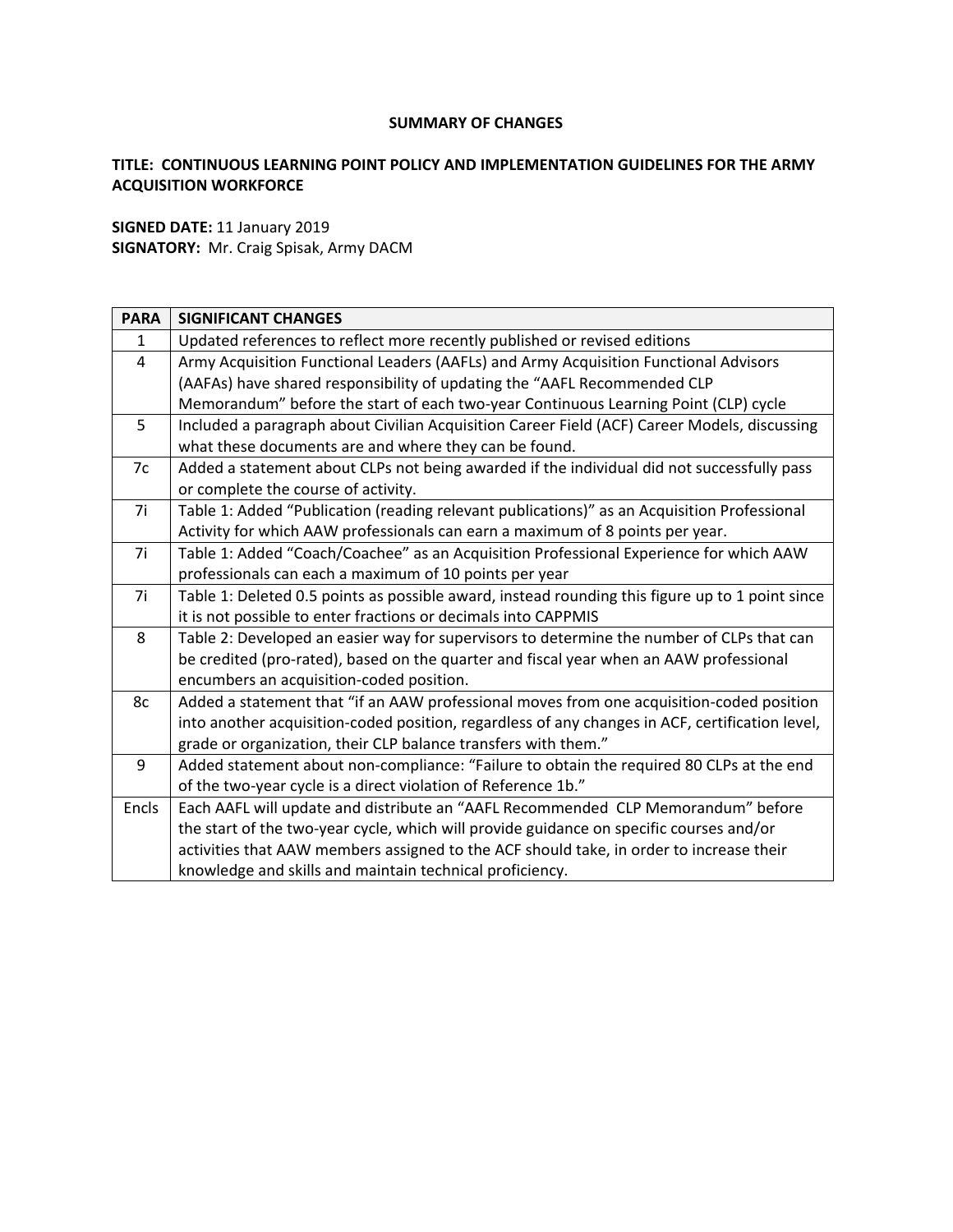

#### **DEPARTMENT OF THE ARMY** OFFICE OF THE ASSISTANT SECRETARY OF THE ARMY **ACQUISITION LOGISTICS AND TECHNOLOGY 103 ARMY PENTAGON WASHINGTON DC 20310-0103**

**SFAE** 

1 1 JAN 2019

# **MEMORANDUM FOR SEE DISTRIBUTION**

SUBJECT: Continuous Learning Point Policy and Implementation Guidelines for the **Army Acquisition Workforce** 

1. References.

a. Title 10, United States Code, Chapter 87, Defense Acquisition Workforce, Section 1701-1764, Defense Acquisition Workforce Improvement Act (DAWIA) of 1990.

b. Department of Defense Instruction 5000.66, "Defense Acquisition Workforce Education, Training, Experience, and Career Development Program," July 27, 2017.

c. Department of the Army Pamphlet 600-3 (Officer Professional Development and Career Management), 26 June 2017.

d. Memorandum, Under Secretary of Defense for Acquisition, Technology and Logistics (USD(AT&L)), 4 November 2010, subject: Revised Continuous Learning Policy & Guidance.

e. Memorandum, USD(AT&L), 8 November 2013, subject: Key Leadership Positions and Qualification Criteria.

f. Memorandum, Director for Army Acquisition Career Management, 04 September 2018, subject: Army Acquisition Functional Leaders (AAFL) and Army Acquisition Functional Advisor (AAFA) Policy.

g. Army Acquisition Workforce 2017-2021 Human Capital Strategic Plan (HCSP).

2. Purpose. The purpose of this policy is to outline the requirements and implementation guidelines for Army Acquisition Workforce (AAW) professionals to attain 80 Continuous Learning Points (CLP) every two years, pursuant to Reference 1b. Continuous Learning is necessary to ensure that AAW professionals remain current in their primary Acquisition Career Field (ACF), cross-functional proficiencies, and leadership and management skills.

3. Applicability. This policy applies to military and civilian AAW professionals.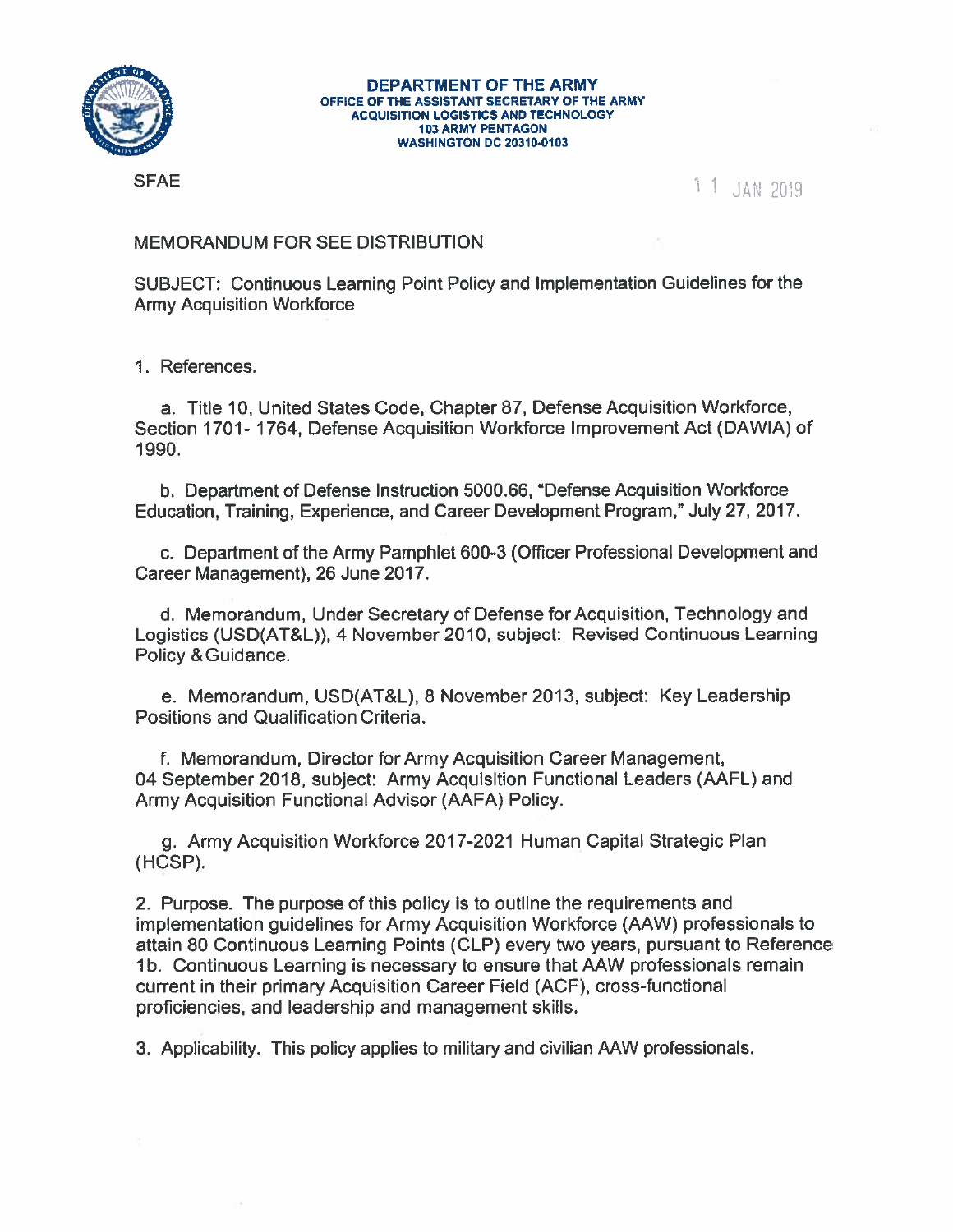**SUBJECT: Continuous Leaming Point Policy and Implementation Guidelines for the Army Acquisition Workforce** 

**4. Responsibilities.**

**a. Director, Acquisition Career Management (DACM). Provide oversight and management of this policy.** 

**b. Army Acquisition Functional Leader (AAFL). Update the applicable "AAFL Recommended CLP Memorandum" (see Enclosures 1 through 10), prior to the start of each two-year CLP cycle, to identify current and emerging technical areas and Continuous Learning opportunities that will provide AAW professionals in the AAFL's ACF with increased skillsets and ensure relevancy to the ACF.** 

**c. Army Acquisition Functional Advisor (AAFA).**

**(1) Provide acquisition functional advice and recommendations to AAFL for input into the appropriate Civilian ACF Career Model.** 

**(2) Assist AAFL in drafting and updating the "AAFL Recommended CLP Memorandum" for the ACF.** 

**d. Supervisors.**

**(1) Ensure AAW professionals have sufficient duty time and resources to plan, schedule, and complete Continuous Learning courses or activities within the prescribed two-year CLP cycle.** 

**(2) Ensure the Individual Development Plan (IDP) of AAW professionals are discussed and updated every six months (or more frequently as needed) and include opportunities for participating in Continuous Learning courses or activities.** 

**(3) Monitor the CLP accumulation of AAW professionals regularly to ensure that they will meet the 80 CLP minimum requirement by the end of the two-year CLP cycle. Notify AAW professionals who are at risk of not meeting their 80 CLP minimum requirements within the required timeframe, and work with them to develop a plan that will ensure compliance.** 

**e. AAW Professionals.**

**(1) Maintain currency in assigned ACF and attain at least 80 CLP within the two-year CLP cycle. Follow the AAFL recommendations for ACF-specific CLP attainment.** 

**(2) Work with current supervisor to develop an IDP which includes Continuous Learning courses and/or activities and outlines an achievable schedule**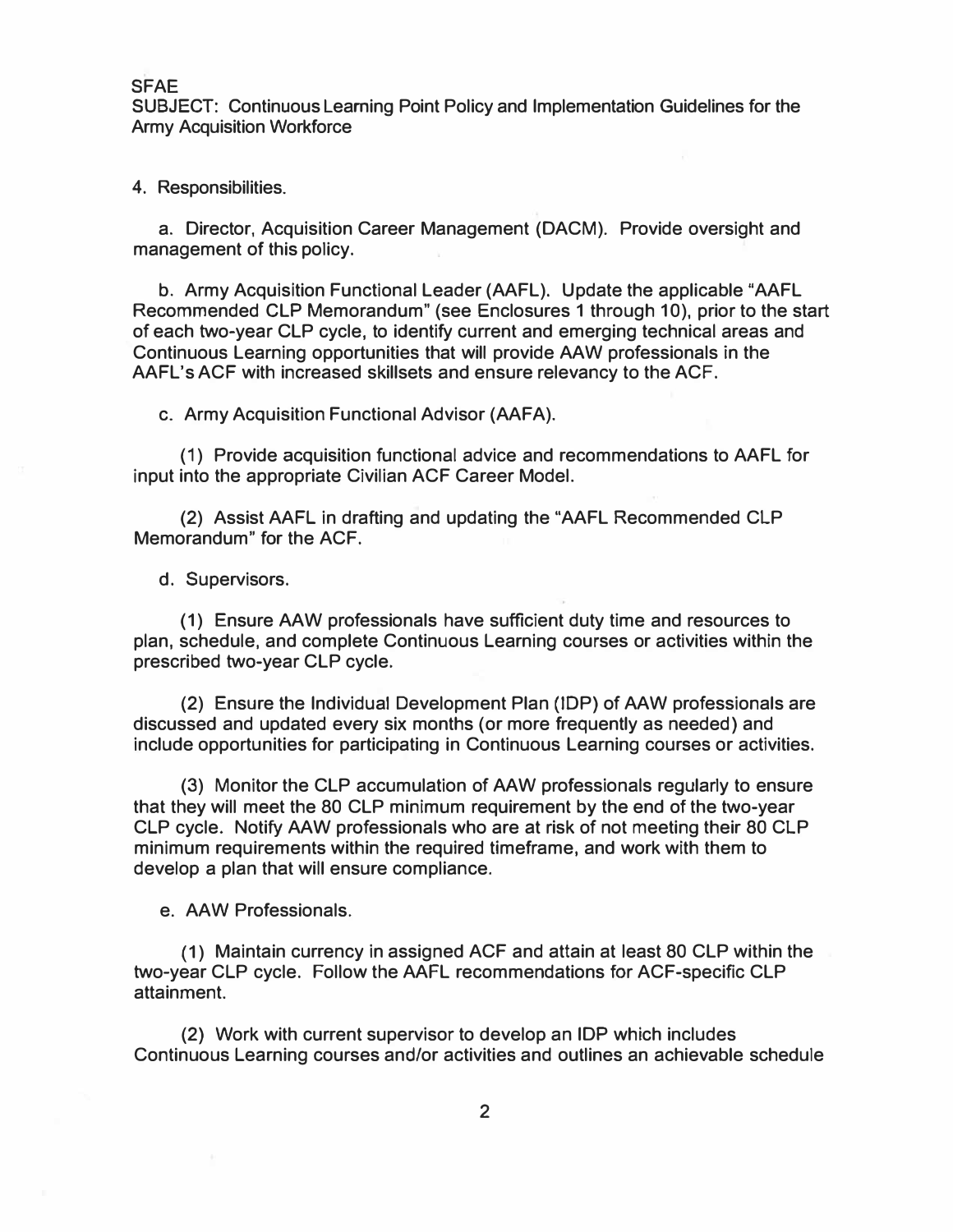**SUBJECT: Continuous Leaming Point Policy and Implementation Guidelines for the Army Acquisition Workforce** 

**to meet the 80 CLP minimum requirement within the prescribed timeframe.** 

**(3) Monitor CLP accumulation on the IDP in Career Acquisition Personnel and Position Management Information System (CAPPMIS) regularly to ensure their records are up to date and reflect accurate information.** 

### **5. ACF Career Models.**

**a. The Civilian ACF Career Model, developed by the Army DACM Office in conjunction with AAFLs and AAFAs, identifies current and emerging technical areas, as well as specific Continuous Learning opportunities. These ACF models are designed to provide civilian AAW professionals with the requisite skillsets to succeed in current and future acquisition missions. AAW professionals and their supervisors should check these ACF models regularly for updates and continuous learning recommendations. Civilian ACF Career Models can be found in CAPPMIS (https://rda.altess.army.mil/camp/) under the Senior Rater Potential Evaluation (SRPE) or IDP tab, or the US Army Acquisition Support Center (USAASC) website ( https://asc.army. m il/web/career-developmenUcivilian/career-models/).** 

**b. Functional Area 51 officers should consult Reference 1 c for ACF career guidance. Non-commissioned officers (NCOs) within the 51C Military Occupational Series should see the NCO Career Development Timeline located on USAASC**  website at https://asc.army.mil/web/wp-content/uploads/2015/08/NCO-Career-**Map.pdf** 

**6. IDP. The IDP is the Army Acquisition Corps' primary planning tool that allows AAW professionals to discuss, plan, and manage their continuing education, training, and/or special experience needed to meet the certification requirements of their position. It is also used by AAW professionals to plan Continuous Learning courses or activities, request CLP credit, and track their CLP balance. These features can be found in CAPPMIS under the IDP tab.**

**7. Continuous Learning.**

**a. The Army DACM's CLP standard is 100 percent compliance. Each AAW professional is required to attain at least 80 CLP by the end of the two-year CLP cycle. The Army DACM strongly recommends that AAW professionals set a goal of earning 40 CLPs per year and follow the published glide path for accumulating CLPs, instead of waiting until the last minute to complete training or request credits. This glide path is available on the USAASC website at https://asc.army.mil/web/alt-workforcepolicy-procedure/.**

**b. The start and end dates of the two-year CLP cycle is the same for every AAW professional. The cycle begins October 1** st **of each even year and runs through**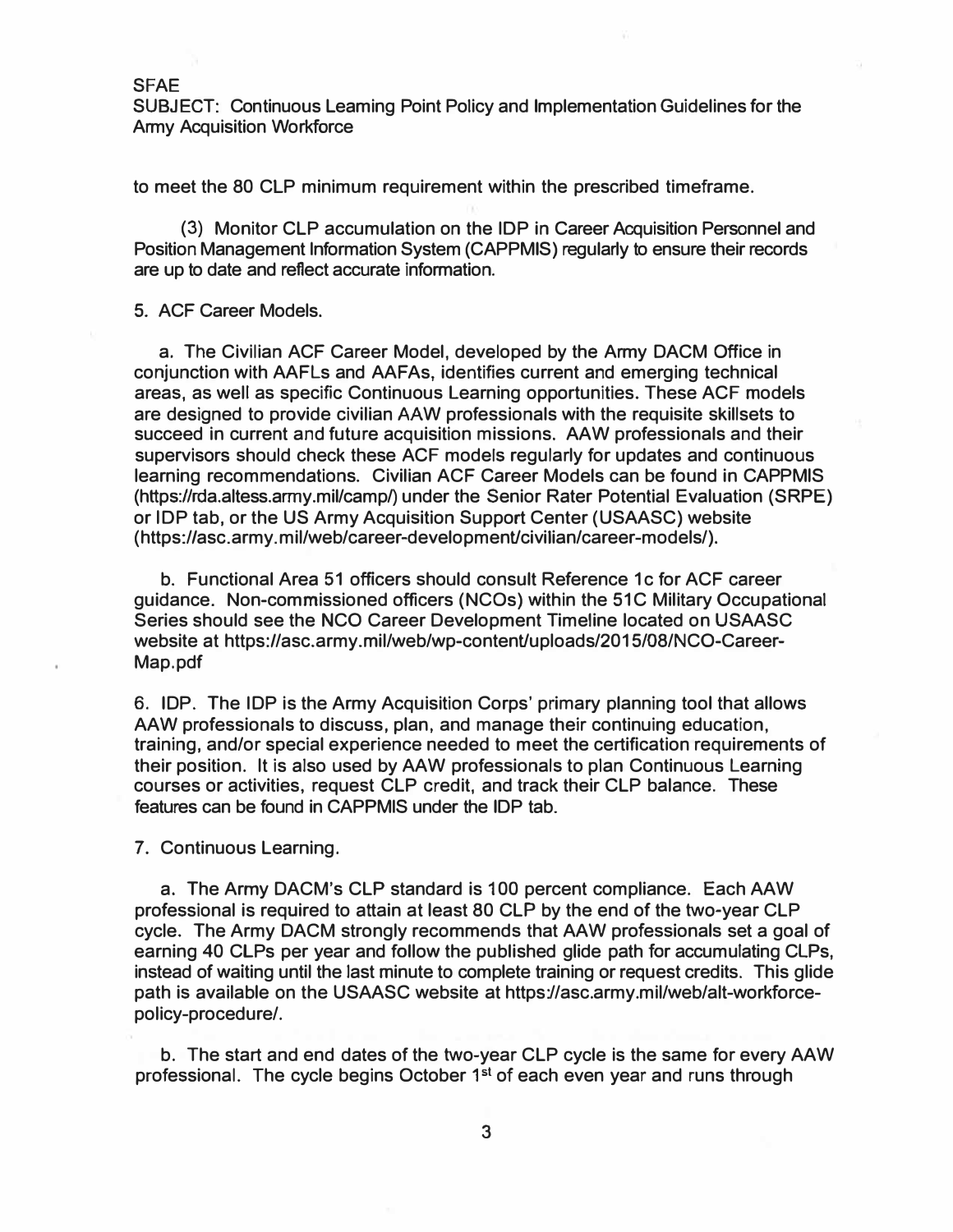SUBJECT: Continuous Learning Point Policy and Implementation Guidelines for the **Army Acquisition Workforce** 

September 30<sup>th</sup> of the following even year (for example: 1 October 2018 through 30 September 2020).

c. AAW professionals will only be awarded CLPs during the two-year CLP cycle in which the course or activity was completed or published. However, CLPs will not be awarded if the individual did not successfully pass or complete the course or activity.

d. Continuous Learning efforts should focus on developing and enhancing acquisition skills and/or leadership development. Supervisors should only award CLPs for successfully completed education and training, and/or professional participation in acquisition and/or leadership specific activities. Both supervisors and employees are strongly encouraged to consult the applicable "AAFL Recommended CLP Memorandum" (Enclosures 1 through 10), in order to view the specific courses or activities that their ACF's AAFL recommends for more focused professional development.

e. AAW professionals should add a Continuous Learning goal on their annual civilian performance objective or military evaluation support form to ensure adherence and accountability in meeting the mandatory CLP requirements. Supervisors can then ensure, to the maximum extent possible, the CLP requirement is linked to the employee's development as an Army acquisition professional.

f. Support of the CLP standard should be included as a major objective on civilian and military AAW supervisors' support forms. Leadership involvement is a critical component for employees to successfully meet their CLP requirements.

g. AAW professionals who are not certified for their current acquisition position, should concentrate on obtaining DAWIA certification and may count certification training toward CLPs.

h. Attainment of the required CLPs may be a factor considered in selecting AAW professionals for advanced acquisition development/retention opportunities, assignments, and promotions. Examples include the Defense Senior Leadership Development Program; Competitive Development Group/Army Acquisition Fellowship Program; and other Acquisition, Education, and Training opportunities sponsored by the Army DACM Office.

i. Table 1 "Chart of Recommended CLP" below serves as a guide to assist supervisors in determining the appropriate number of CLPs to credit for Continuous Learning courses or activities.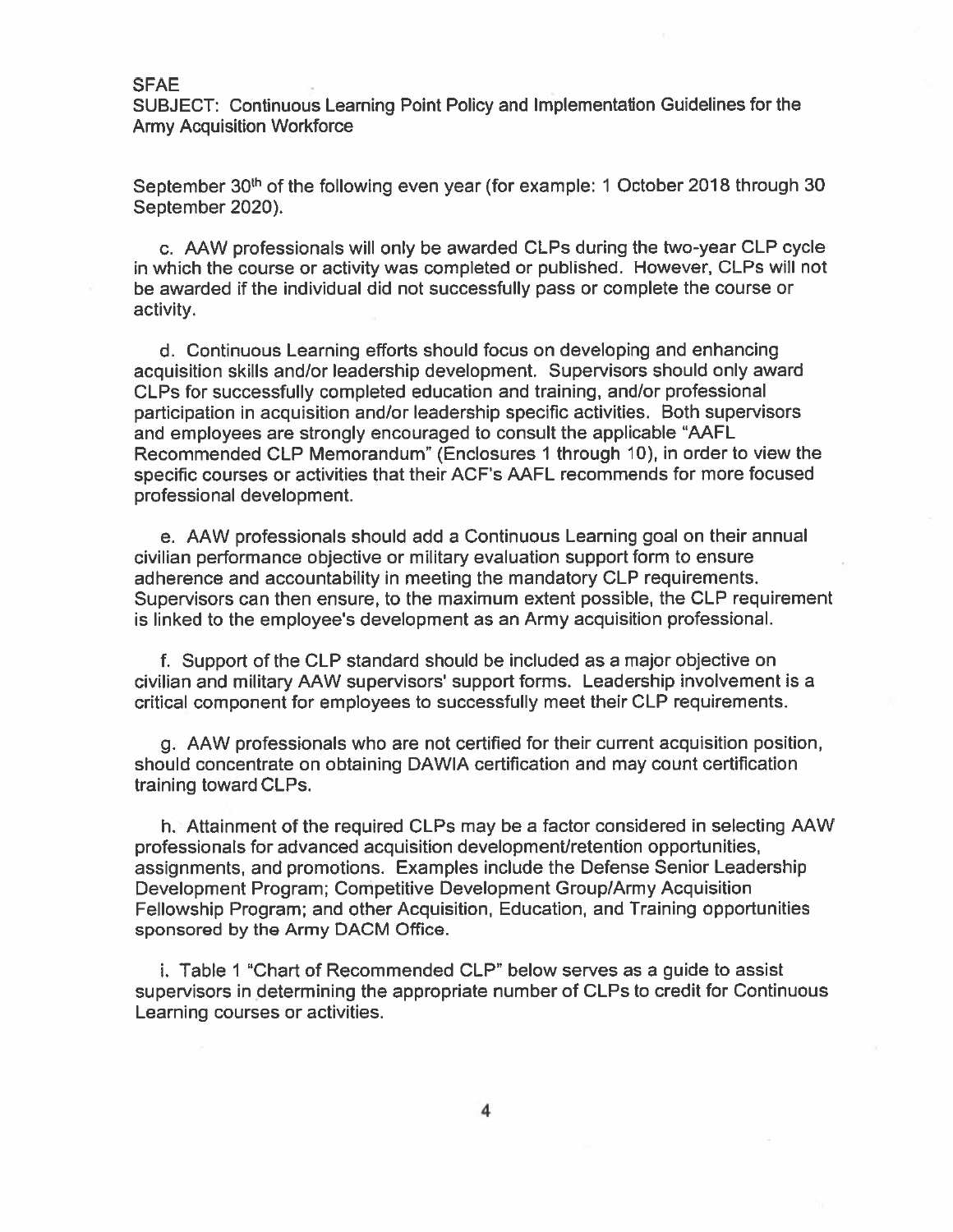SUBJECT: Continuous Learning Point Policy and Implementation Guidelines for the **Army Acquisition Workforce** 

| <b>ACQUISITION ACADEMIC COURSES</b>           |                                           |  |  |  |  |  |
|-----------------------------------------------|-------------------------------------------|--|--|--|--|--|
| Quarter Hour                                  | 10 points per Quarter Hour                |  |  |  |  |  |
| <b>Semester Hour</b>                          | 15 points per Semester Hour               |  |  |  |  |  |
| <b>Continuing Education Unit (CEU)</b>        | 10 points per CEU                         |  |  |  |  |  |
| <b>Equivalency Exams</b>                      | 1 point per hour of exam                  |  |  |  |  |  |
| <b>ACQUISITION TRAINING COURSES / MODULES</b> |                                           |  |  |  |  |  |
| <b>DAU Courses / Modules</b>                  | 10 points per 1 CEU (see DAU catalog)     |  |  |  |  |  |
| <b>Awareness Briefing</b>                     | 1 point per hour of instruction           |  |  |  |  |  |
| <b>Continuous Learning Modules</b>            | 1 point per hour of instruction           |  |  |  |  |  |
| <b>Other Functional Training</b>              | 1 point per hour of instruction           |  |  |  |  |  |
| eadership or Other Training                   | 1 point per hour of instruction           |  |  |  |  |  |
| <b>Equivalency Exams</b>                      | Same points as awarded for the course     |  |  |  |  |  |
| <b>ACQUISITION PROFESSIONAL ACTIVITIES</b>    |                                           |  |  |  |  |  |
| Professional Exam/License/Certificate         | 10-30 points; 30 points maximum per year  |  |  |  |  |  |
| Teaching/Lecturing                            | 2 points per hour; maximum of 20 points   |  |  |  |  |  |
|                                               | per year                                  |  |  |  |  |  |
| <b>Symposia/Conference Presentations</b>      | 2 points per hour; maximum of 20 points   |  |  |  |  |  |
|                                               | per year                                  |  |  |  |  |  |
| <b>Workshop Participation</b>                 | 1 point per hour; maximum of 8 points per |  |  |  |  |  |
|                                               | day and 20 points per year                |  |  |  |  |  |
| Symposium/Conference Attendance               | 1 point per hour; maximum of 4 points per |  |  |  |  |  |
|                                               | day and 20 points per year                |  |  |  |  |  |
| Publications (authoring publications)         | Maximum of 40 points                      |  |  |  |  |  |
| Publications (reading relevant publications)  | Maximum of 8 points per year              |  |  |  |  |  |
| <b>ACQUSITION PROFESSIONAL EXPERIENCES</b>    |                                           |  |  |  |  |  |
| <b>On-the-Job Experiential Assignments</b>    | Maximum of 20 points per year             |  |  |  |  |  |
| <b>Rotational Assignments</b>                 | Maximum of 40 points per year             |  |  |  |  |  |
| <b>Training With Industry</b>                 | Maximum of 40 points per year             |  |  |  |  |  |
| Integrated Product Team (IPT)/Special         | Maximum of 15 points per year             |  |  |  |  |  |
| Project Leader                                |                                           |  |  |  |  |  |
| <b>IPT/Special Project Member</b>             | Maximum of 10 points per year             |  |  |  |  |  |
| Mentor/Mentee                                 | Maximum of 10 points per year             |  |  |  |  |  |
| Coach/Coachee                                 | Maximum of 10 points per year             |  |  |  |  |  |
| <b>MANDATORY ARMY TRAINING</b>                |                                           |  |  |  |  |  |
| AR 350-1 Army Training and Leader             | Maximum of 10 points per year             |  |  |  |  |  |
| Development                                   |                                           |  |  |  |  |  |

# **TABLE 1: CHART OF RECOMMENDED CLP**

j. Supervisors are expected to use the guidelines and their own professional judgment in determining the appropriate number of points to award. Verification

C.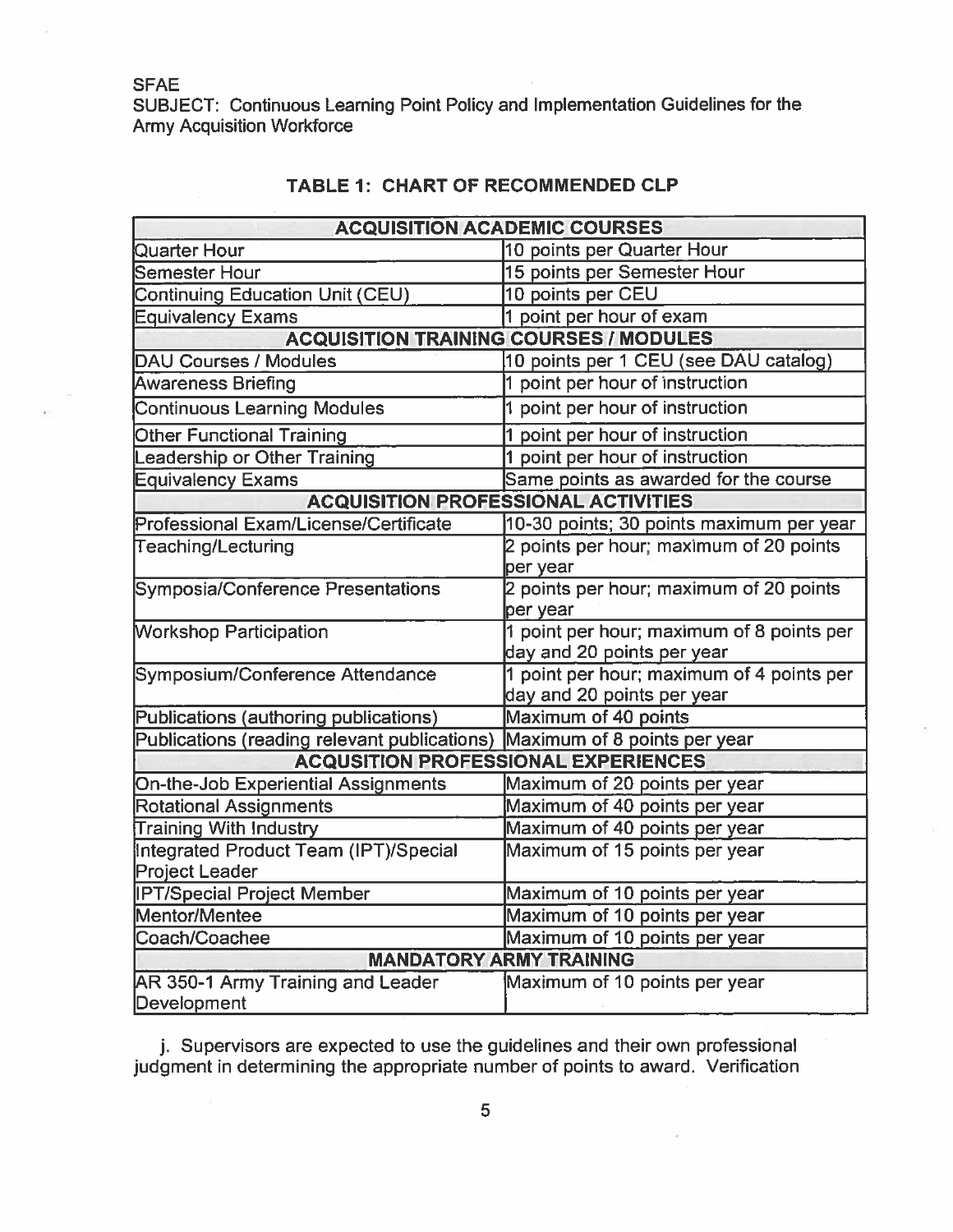SUBJECT: Continuous Learning Point Policy and Implementation Guidelines for the Army Acquisition Workforce

and award of an AAW professional's CLPs, especially those where no type of certification or proof of attendance is offered, is at the supervisor's discretion. While supervisors have the authority to establish points for courses or activities, any questions or requests for clarification of this Continuous Learning Policy may be directed to the Army DACM Office via the Career Acquisition Management Portal (CAMP) help desk at the following link:

https:/lapps.asc.army .mil/camp/index.cfm?fuseaction=support.helpRequest.

8. Pro-Rating CLPs.

a. Supervisors of individuals who are entering into their first AAW position at any time during a CLP cycle will have the ability to pro-rate CLPs.

b. Supervisors will determine the number of CLPs that can be credited, based on the quarter (Q) and fiscal year (FY) when the AAW professional encumbers the position (Column A from Table 2 below), using a scale of 10 CLP credits per quarter (Column B). For example: A new employee enters an acquisition position on 7 April 2019 which falls in the third quarter of the first fiscal year (3QFY#1) within the two-year Continuious Learning cycle. Per the table below, the supervisor can automatically approve 30 CLP credits in the employee's IDP, based on this arrival date. However, the employee still needs to attain 50 more CLP before the end of the two-year cycle (Column C).

| <b>QUARTER WHEN</b><br><b>AAW PROFESSIONAL</b><br><b>ENTERED INTO</b><br><b>ACQUISITION</b><br><b>POSITION</b><br>(COLUMN A) | <b>NUMBER OF CLPs</b><br><b>SUPERVISORS</b><br><b>CAN CREDIT</b><br>(COLUMN B) | <b>NUMBER OF</b><br><b>CLPs THAT</b><br><b>STILL NEED TO</b><br><b>BE ATTAINED</b><br>(COLUMN C) | <b>TOTAL</b> |
|------------------------------------------------------------------------------------------------------------------------------|--------------------------------------------------------------------------------|--------------------------------------------------------------------------------------------------|--------------|
| <b>1Q FY#1</b><br>(first FY of the two-year cycle)                                                                           | 10                                                                             | 70                                                                                               | 80           |
| <b>2Q FY#1</b>                                                                                                               | 20                                                                             | 60                                                                                               | 80           |
| <b>3Q FY#1</b>                                                                                                               | 30                                                                             | 50                                                                                               | 80           |
| <b>4Q FY#1</b>                                                                                                               | 40                                                                             | 40                                                                                               | 80           |
| <b>1Q FY#2</b>                                                                                                               | 50                                                                             | 30                                                                                               | 80           |
| <b>2Q FY#2</b>                                                                                                               | 60                                                                             | 20                                                                                               | 80           |
| <b>3Q FY#2</b>                                                                                                               | 70                                                                             | 10                                                                                               | 80           |
| <b>4Q FY#2</b>                                                                                                               | 80                                                                             | 0                                                                                                | 80           |

|  | TABLE 2: PRO-RATING CLP |  |  |
|--|-------------------------|--|--|
|--|-------------------------|--|--|

c. CLP attainment is tied to the individual, not the acquisition position. If an AAW professional moves from one acquisition-coded position into another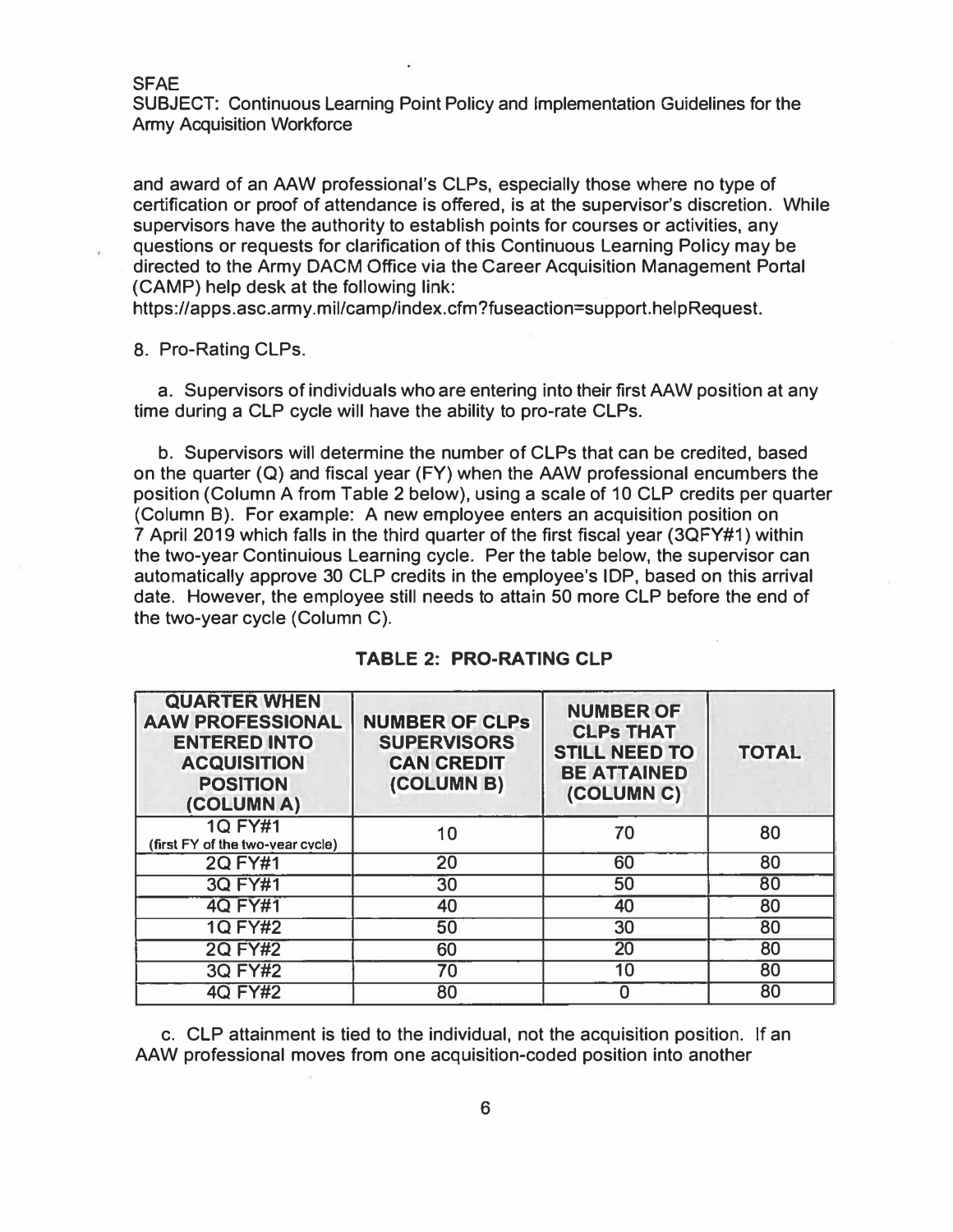SUBJECT: Continuous Leaming Point Policy and Implementation Guidelines for the Army Acquisition Workforce

acquisition-coded position, regardless of any changes in ACF, certification level, grade, or organization, their CLP balance transfers with them. They are not eligible to claim pro-rated CLPs.

d. For further information on how to request pro-rated CLPs, go to CAPPMIS, click on the IDP tab, and select "Standard CLP Cycle and Prorated CLP Guidance."

9. Non-Compliance.

a. Failure to obtain the required 80 CLPs at the end of the two-year cycle is a direct violation of Reference 1b. Such failure may impact enrollment into AAW educational opportunities, developmental assignments, acquisition training, retention opportunities (such as Student Loan Repayment Program), and may affect promotions and annual appraisals.

b. AAW professionals who do not meet the CLP requirement during a two-year cycle should not be considered eligible to participate in Department of Defense Acquisition or Army Acquisition Executive award programs.

10. Compliance Reports.

a. Organizational Acquisition Points of Contact (OAPs) can access detailed reports with lists of the individual, by names, who do not meet the CLP standard. The reports are available to the OAPs in CAPPMIS.

b. As required at the end of each quarter, the Army DACM Office provides a report to the Under Secretary of Defense for Acquisition and Sustainment, which includes CLP metrics for the AAW.

11. Effective Date and Implementation. This document is effective immediately and will remain in effect until rescinded. This signed policy supersedes the previous CLP policy and implementation guidelines.

12. For questions about this memorandum, please contact the Army DACM Office via the Career Acquisition Management Portal Help Desk at https://apps.asc.army.mil/camp/index.cfm?fuseaction=support.helpRequest.

**CRAIG A. SPIS Director** Acquisition Career Management

**Encls**